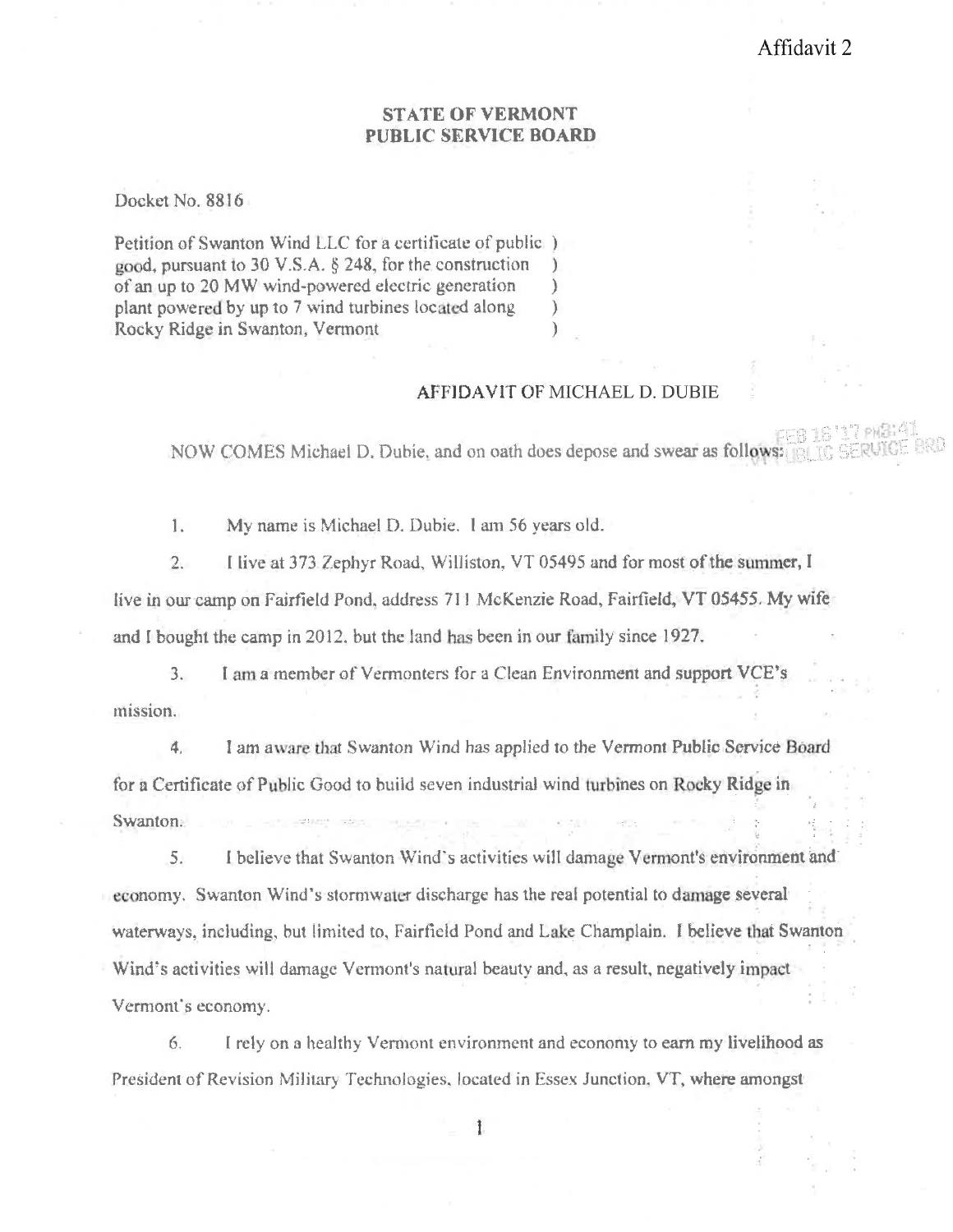other products, we make laser protection for astronauts aboard the International Space Station. The engineers and other high tech professionals that I work with value the beauty of Vermont and the opportunities for outdoor recreation as much as I do and that is a big reason why they choose to remain in Vermont.

Year round I spend time in or around Lake Champlain and Fairfield Pond. I am a  $7.$ hunter, sportsman, avid boater and I regularly swim in both bodies of water. I have owned a boat for nearly my entire adult life and keep my boat on a dock on Fairfield Pond. I find no greater enjoyment than being with family and friends on Vermont's scenic bodies of water, but more than anything else, I love swimming with my kids in front of our camp in Fairfield Pond. That is why I am so concerned about the stormwater run-off from the massive concrete pads associated with 500 foot industrial windmills. There is no question this runoff creates a clear and present danger to the health and quality of Fairfield Pond and connected eco systems.

8. During my entire 56 years of life, I have spent quality time in my family's 250+ acres of pristine woods around Fairfield Pond, hunting, fishing, cutting wood, sugaring, camping, hiking and countless other activities. Now our family owns even more land, with about 9,000 feet of shared border between Dubie land and the land where this massive, ill-placed industrial wind project is proposed. I want to be able to share this beautiful slice of Vermont with my grandkids, just like my grandparents did with me and this project puts that all at risk.

In addition to fearing the runoff from the site, I also fear the expected noise, 9. vibration, danger from flinging ice, distraction from the visual flicker from the blades, and the obvious drop in the property value of my land and my camp. Why ruin our beautiful ridgelines? Why ruin a way of life for those of us who love the woods around the Pond and the very Pond itself. Why do a handful of investors get rich at the detriment of the many citizens and manycommunities, who nearly without exception, oppose this project?

 $\overline{2}$